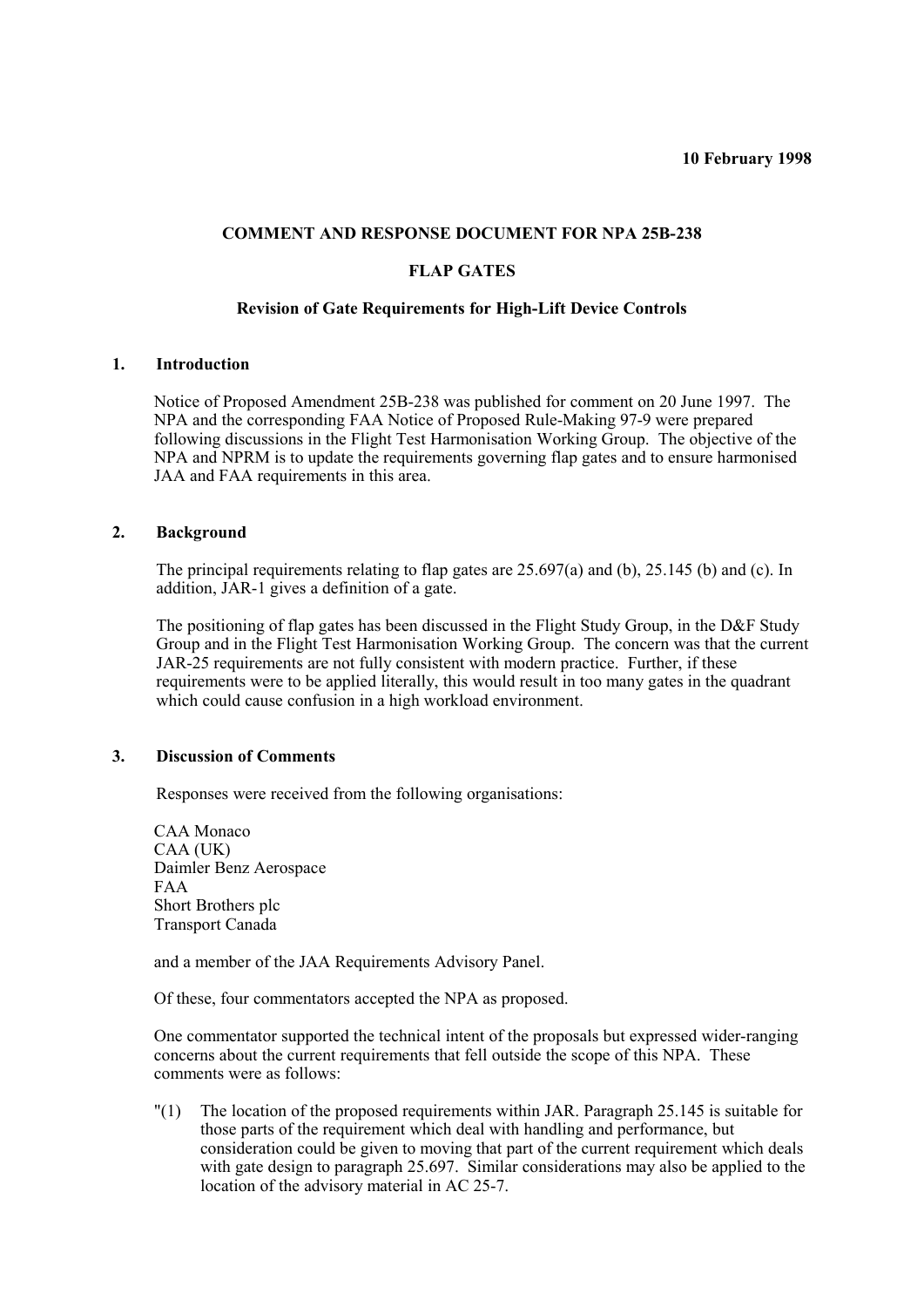Furthermore, it may be worthwhile to consider what is the best location within the requirements for the definition of a "gate".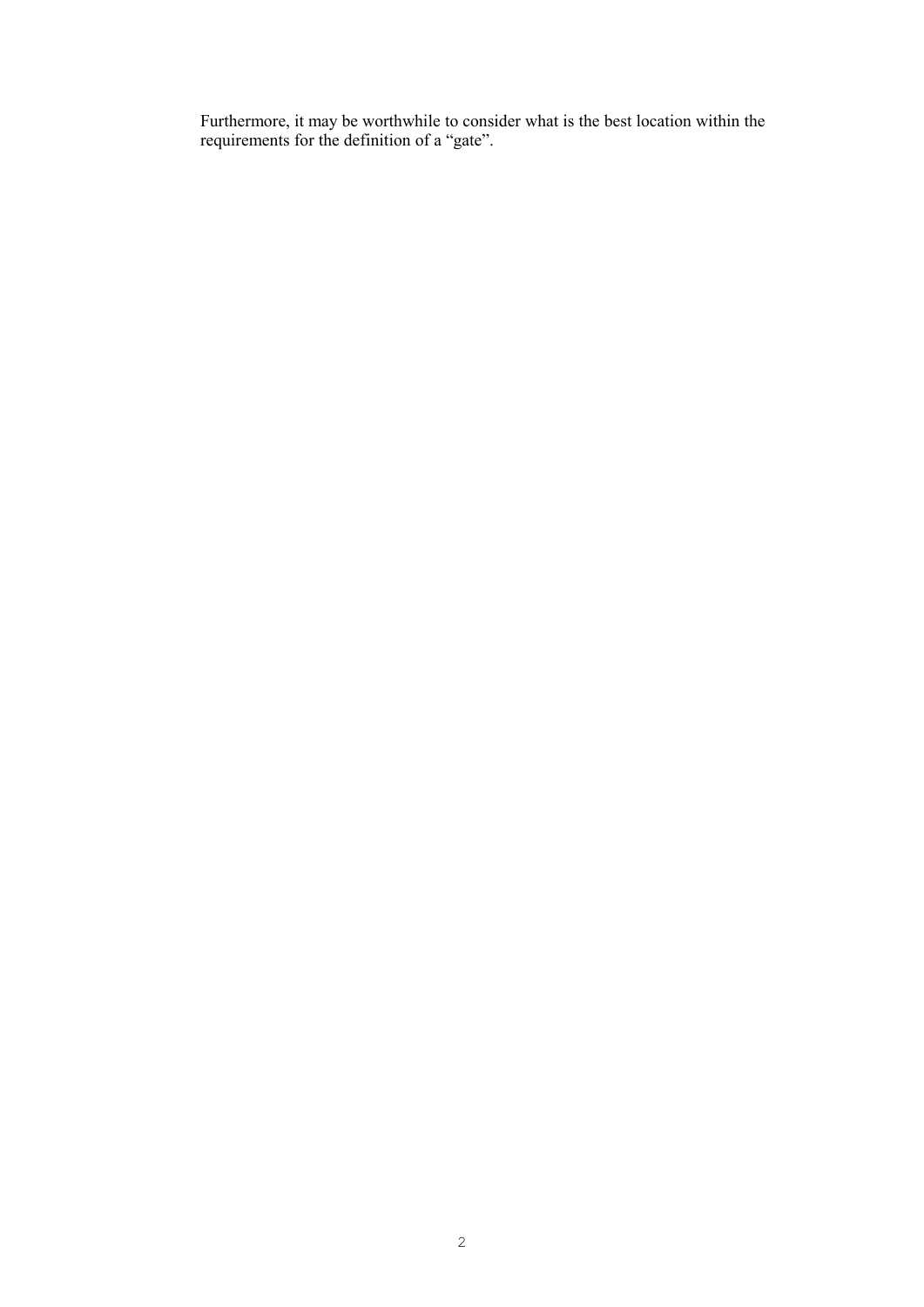- (2) The requirements of JAR 25.145(e) could be considered to be unnecessarily prescriptive in requiring that "A separate and distinct movement of the control" must be used to pass through the gated position. It is suggested that the current requirement may be retained as advisory material to indicate an acceptable means of compliance with a more objectively worded requirement.
- (3) The proposed JAR 25.145(e) requires features which prevent inadvertent movement of the control through the gated position, whereas JAR 25.697(b) requires that the control be designed and located to make inadvertent operation improbable. It is recognised that there is a distinction to be made between the specific movement through a gated position and the overall handling of the control, but it is possible for this difference of wording to be seen as a contradiction, which might lead to problems of interpretation."

The commentator recommends, as a longer term action, that the above comments be addressed by the JAA D&F and Flight Study Groups. This recommendation is supported.

One commentator suggests renumbering the proposed 25.145(e) as 145(d) to align with the amendments to FAR Part 25. Although the NPA proposals are harmonised technically with NPRM 97-9, this editorial difference is necessary as there is an existing JAR 25.145(d). This is a temporary solution, chosen initially for the purposes of consultation as current 25.145(d) was expected to have been deleted by NPA 25B-215. However, changes arising from NPA 25B-215 have not yet been adopted so the numbering is maintained until that time.

One commentator had several comments. Firstly, the commentator noted that JAR 25.145 uses both the terms "wing flaps" and "high lift devices" and it was suggested that "high lift devices" be used consistently throughout JAR 25.145. Whilst there is no objection in principle to this proposal, both these terms are used in many other places in JAR-25 and standardisation on a single term was not within the scope of the NPA. This comment is therefore not supported.

Secondly, the commentator notes that the JAR proposal differs from the NPRM in that the gate may be located at "a go-around position" instead of "the go-around position" as in the NPRM. This seems to be a misunderstanding as the NPRM proposal reads the same as the NPA.

Thirdly, the commentator notes that there is no reference to the relationship between the configuration for missed approach (JAR 25.101(g) and JAR 25.121(d)) and the configuration used for go-around (proposed JAR  $25.145(e)$ ). Since these configurations can be different, the commentator believes that the definitions and procedures should be clarified. However, this comment is outside the scope of the NPA and is thus not addressed.

Lastly, the commentator notes that there is no requirement to position a gate before retraction of the leading edge high lift devices. He believes this may lead to an inadvertent retraction of the high lift leading edge devices during a go-around which may be hazardous even though the "don't sink" requirement of 25.145(c) can be met technically. Whilst this point was discussed during the development of the NPA and NPRM, it was felt to be too prescriptive. The effects of leading edge retraction may differ significantly between types and, in addition to the "don't sink" requirement, there are more general requirements covering changes in configuration.

# **4. Discussion of Changes**

Changes to current texts are indicated by italics.

4.1 Change: Delete ACJ 25.697(a) and the cross-reference in JAR 25.697(a).

Discussion: JAR 25.697(a), when read in conjunction with the associated ACJ, can clearly be interpreted as requiring gates at all positions used for take-off, en-route, approach and landing. It is considered that the requirement itself is adequate but that ACJ 25.697(a) should be deleted. It is not necessary for every flap position scheduled under 25.101(d) to be gated and, indeed, most current aeroplanes do not meet this.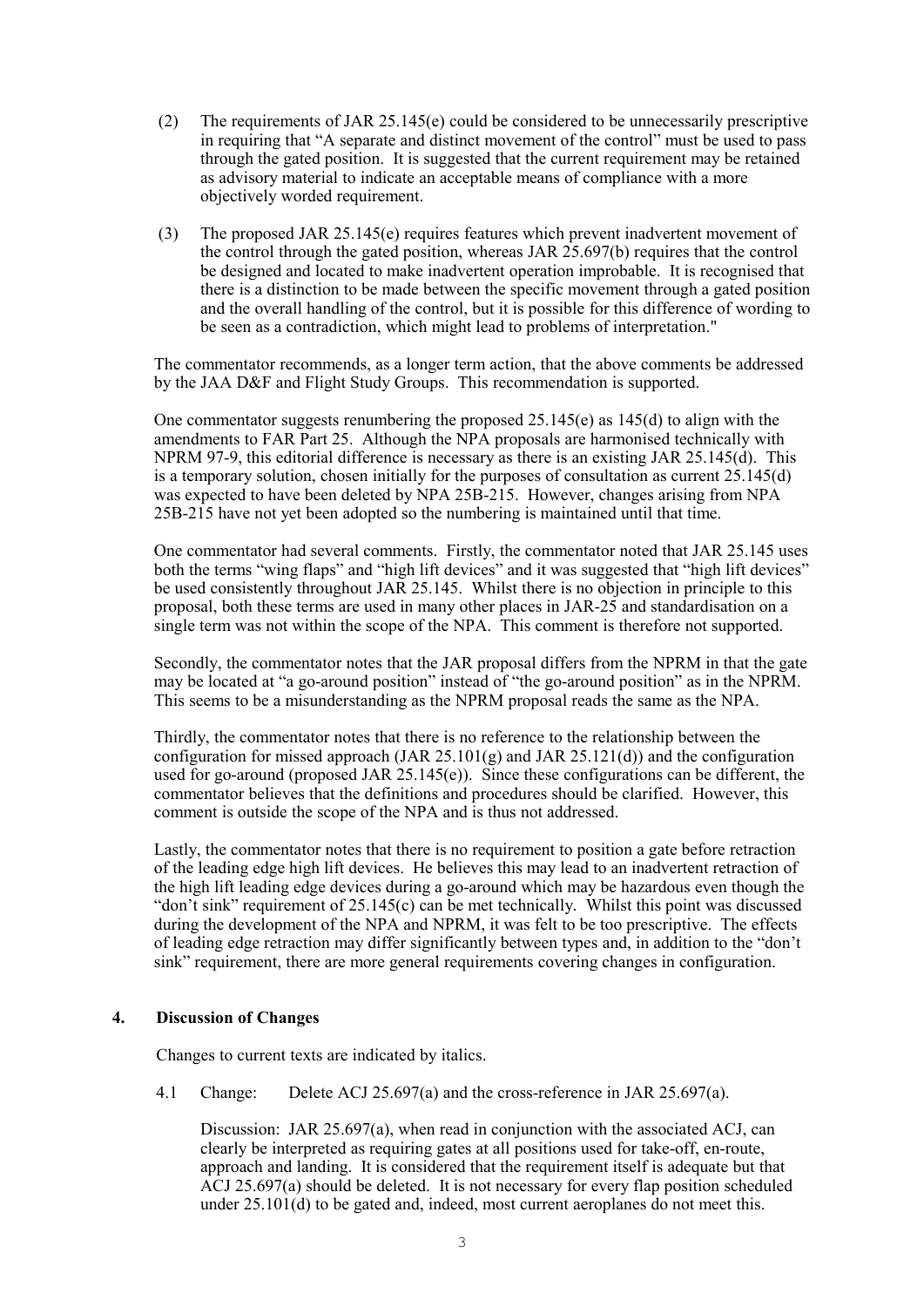4.2 Change: Add a reference in JAR 25.145(b) to ACJ 25.145(b)(1), (b)(2), (b)(3).

Change: Add a new ACJ 25.145(b)(1), (b)(2) and (b)(3) to read:

"*ACJ 25.145(b)(1), (b)(2) and (b)(3) Longitudinal Control See JAR 25.145(b)(1), (b)(2) and (b)(3)*

*The presence of gated positions on the flap control does not affect the requirement to demonstrate full flap extensions and retractions without changing the trim control.*"

Discussion: JAR 25.145(b)(1) - (3) do not specifically refer to the use of flap gates in the demonstration of the pitch control forces encountered during complete flap extension or retraction. As a result, these requirements have been interpreted differently by Authorities in the past. The FAA has not allowed credit for re-trimming at gated wing flap positions whereas some JAA Authorities have. The FTHWG has agreed to harmonise on the FAA interpretation and a new ACJ  $25.145(b)(1)$ ,  $(b)(2)$  and  $(b)(3)$  is adopted to record this agreement.

4.3 Change: Move the last paragraph of JAR 25.145(c) to a new JAR 25.145(e) and amend it to read:

> "*(e) See ACJ 25.145(e).* If gated high-lift device control positions are provided, *sub-paragraph (c) of this paragraph applies to retractions of the high-lift devices* from any position from the maximum landing position to the first gated position, between gated positions, and from the last gated position to the *fully* retracted position. *The requirements of subparagraph (c) of this paragraph also apply to retractions from each approved landing position to the control position(s) associated with the high-lift device configuration(s) used to establish the go-around procedure(s) from that landing position.* In addition, the first gated control position from the *maximum* landing position must correspond *with a configuration of the high-lift devices* used to establish *a* go-around procedure from *a* landing configuration. Each gated control position must require a separate and distinct motion of the control to pass through the gated position and must have features to prevent inadvertent movement of the control through the gated position*. It must only be possible to make this separate and distinct motion once the control has reached the gated position*."

Change: Add a new ACJ 25.145(e) to read:

"*If gates are provided, JAR 25.145(e) requires the first gate from the maximum landing position to be located at a position corresponding to a go-around configuration. If there are multiple go-around configurations, the following criteria should be considered when selecting the location of the gate:*

- *a The expected relative frequency of use of the available go-around configurations.*
- *b The effects of selecting the incorrect high-lift device control position.*
- *c The potential for the pilot to select the incorrect control position, considering the likely situations for use of the different go-around positions.*
- *d The extent to which the gate(s) aid the pilot in quickly and accurately selecting the correct position of the high-lift devices.*"

Discussion: Current JAR 25.145(c) provides a check that the acceleration capability of